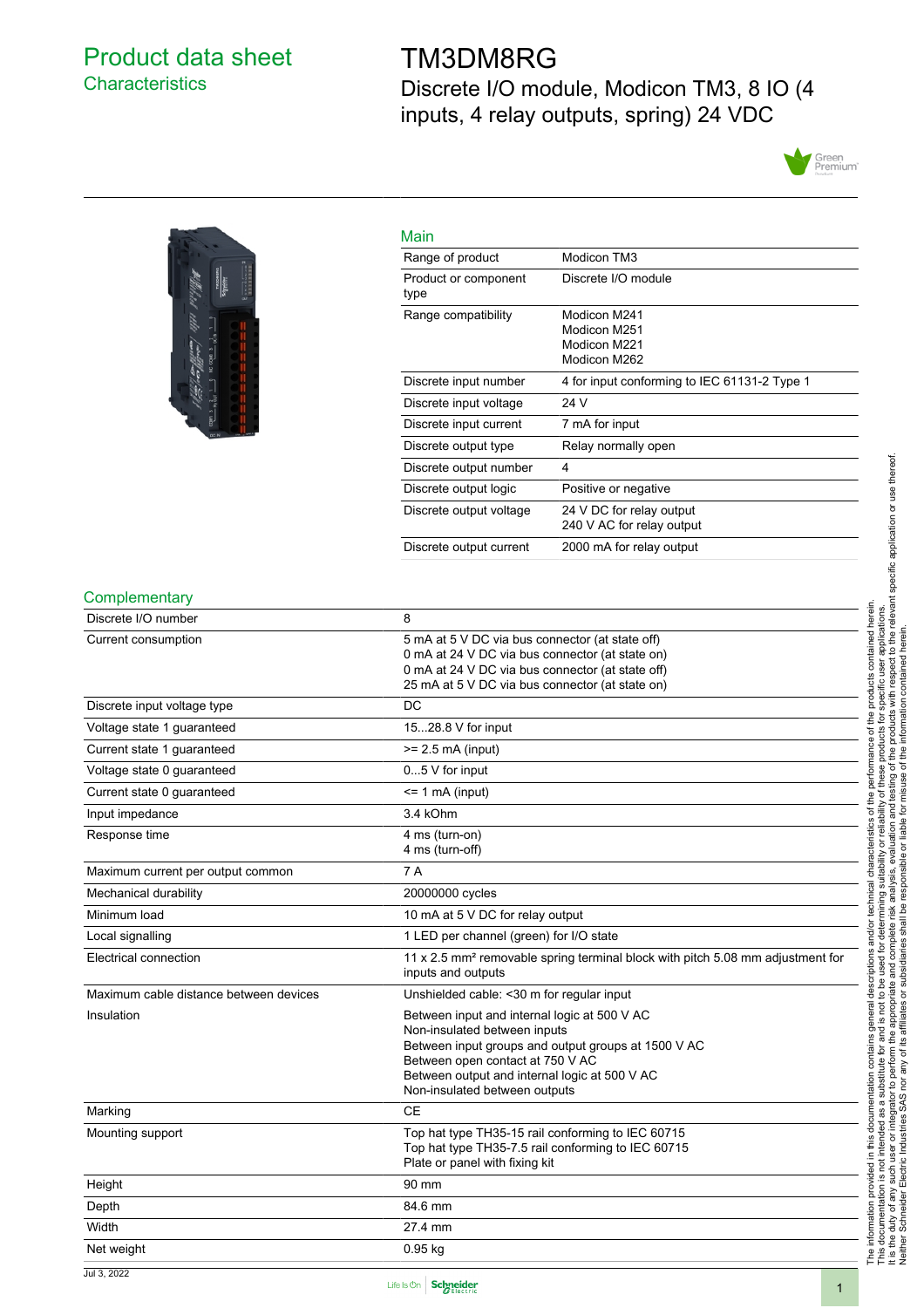#### **Environment**

| Standards                             | EN/IEC 61010-2-201<br>EN/IEC 61131-2                                                                                                                                                                                  |
|---------------------------------------|-----------------------------------------------------------------------------------------------------------------------------------------------------------------------------------------------------------------------|
| <b>Product certifications</b>         | <b>CULus</b><br>C-Tick                                                                                                                                                                                                |
| Resistance to electrostatic discharge | 8 KV in air conforming to EN/IEC 61000-4-2<br>4 kV on contact conforming to EN/IEC 61000-4-2                                                                                                                          |
| Resistance to electromagnetic fields  | 10 V/M 80 MHz1 GHz conforming to EN/IEC 61000-4-3<br>3 V/M 1.4 GHz2 GHz conforming to EN/IEC 61000-4-3<br>1 V/m 2 GHz3 GHz conforming to EN/IEC 61000-4-3                                                             |
| Resistance to magnetic fields         | 30 A/m 50/60 Hz conforming to EN/IEC 61000-4-8                                                                                                                                                                        |
| Resistance to fast transients         | 1 KV for I/O conforming to EN/IEC 61000-4-4<br>2 kV for relay output conforming to EN/IEC 61000-4-4                                                                                                                   |
| Surge withstand                       | 2 KV output common mode conforming to EN/IEC 61000-4-5<br>1 kV input common mode conforming to EN/IEC 61000-4-5                                                                                                       |
| Resistance to conducted disturbances  | 10 V 0.1580 MHz conforming to EN/IEC 61000-4-6<br>3 V spot frequency (2, 3, 4, 6.2, 8.2, 12.6, 16.5, 18.8, 22, 25 MHz) conforming to<br>Marine specification (LR, ABS, DNV, GL)                                       |
| Electromagnetic emission              | Radiated emissions - test level: 40 dBµV/m QP class A ( 10 m) at 30230 MHz<br>conforming to EN/IEC 55011<br>Radiated emissions - test level: 47 dBµV/m QP class A (10 m) at 2301000 MHz<br>conforming to EN/IEC 55011 |
| Ambient air temperature for operation | -1035 °C vertical installation<br>-1055 °C horizontal installation                                                                                                                                                    |
| Ambient air temperature for storage   | $-2570 °C$                                                                                                                                                                                                            |
| Relative humidity                     | 1095 %, without condensation (in operation)<br>1095 %, without condensation (in storage)                                                                                                                              |
| IP degree of protection               | IP20 with protective cover in place                                                                                                                                                                                   |
| Pollution degree                      | $\overline{2}$                                                                                                                                                                                                        |
| Operating altitude                    | $02000$ m                                                                                                                                                                                                             |
| Storage altitude                      | $03000$ m                                                                                                                                                                                                             |
| Vibration resistance                  | 3.5 mm at 58.4 Hz on DIN rail<br>3 gn at 8.4150 Hz on DIN rail<br>3.5 mm at 58.4 Hz on panel<br>3 gn at 8.4150 Hz on panel                                                                                            |
| Shock resistance                      | 15 gn for 11 ms                                                                                                                                                                                                       |

### Packing Units

| ີ                            |                   |
|------------------------------|-------------------|
| Unit Type of Package 1       | <b>PCE</b>        |
| Number of Units in Package 1 |                   |
| Package 1 Weight             | 230.0 g           |
| Package 1 Height             | $7.5 \text{ cm}$  |
| Package 1 width              | $12.5 \text{ cm}$ |
| Package 1 Length             | $10.5 \text{ cm}$ |
| Unit Type of Package 2       | S04               |
| Number of Units in Package 2 | 27                |
| Package 2 Weight             | 6.821 kg          |
| Package 2 Height             | 30 cm             |
| Package 2 width              | 40 cm             |
| Package 2 Length             | 60 cm             |

## Offer Sustainability

| Sustainable offer status | Green Premium product                                                                      |
|--------------------------|--------------------------------------------------------------------------------------------|
| <b>REACh Regulation</b>  | REACh Declaration                                                                          |
| REACh free of SVHC       | Yes                                                                                        |
| <b>EU RoHS Directive</b> | Pro-active compliance (Product out of EU RoHS legal scope) E EU RoHS<br><b>Declaration</b> |
| Toxic heavy metal free   | Yes                                                                                        |
| Mercury free             | Yes                                                                                        |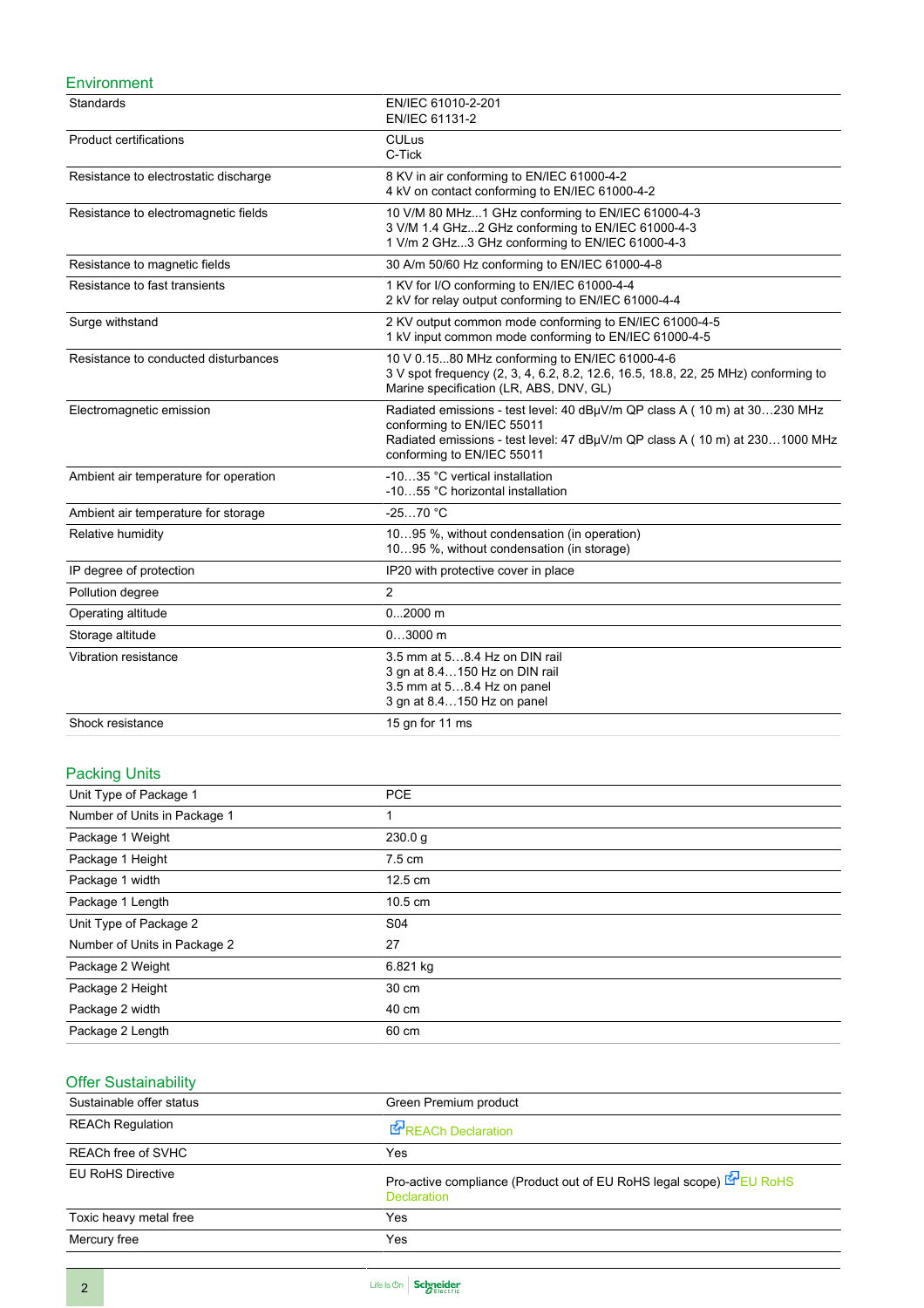| RoHS exemption information      | <b>E</b> Yes                                                                                                                                                                                                                                             |
|---------------------------------|----------------------------------------------------------------------------------------------------------------------------------------------------------------------------------------------------------------------------------------------------------|
| China RoHS Regulation           | China RoHS Declaration                                                                                                                                                                                                                                   |
| <b>Environmental Disclosure</b> | Product Environmental Profile                                                                                                                                                                                                                            |
| <b>Circularity Profile</b>      | End Of Life Information                                                                                                                                                                                                                                  |
| WEEE                            | The product must be disposed on European Union markets following specific<br>waste collection and never end up in rubbish bins                                                                                                                           |
| PVC free                        | Yes                                                                                                                                                                                                                                                      |
| California proposition 65       | WARNING: This product can expose you to chemicals including: Lead and<br>lead compounds, which is known to the State of California to cause cancer<br>and birth defects or other reproductive harm. For more information go to<br>www.P65Warnings.ca.gov |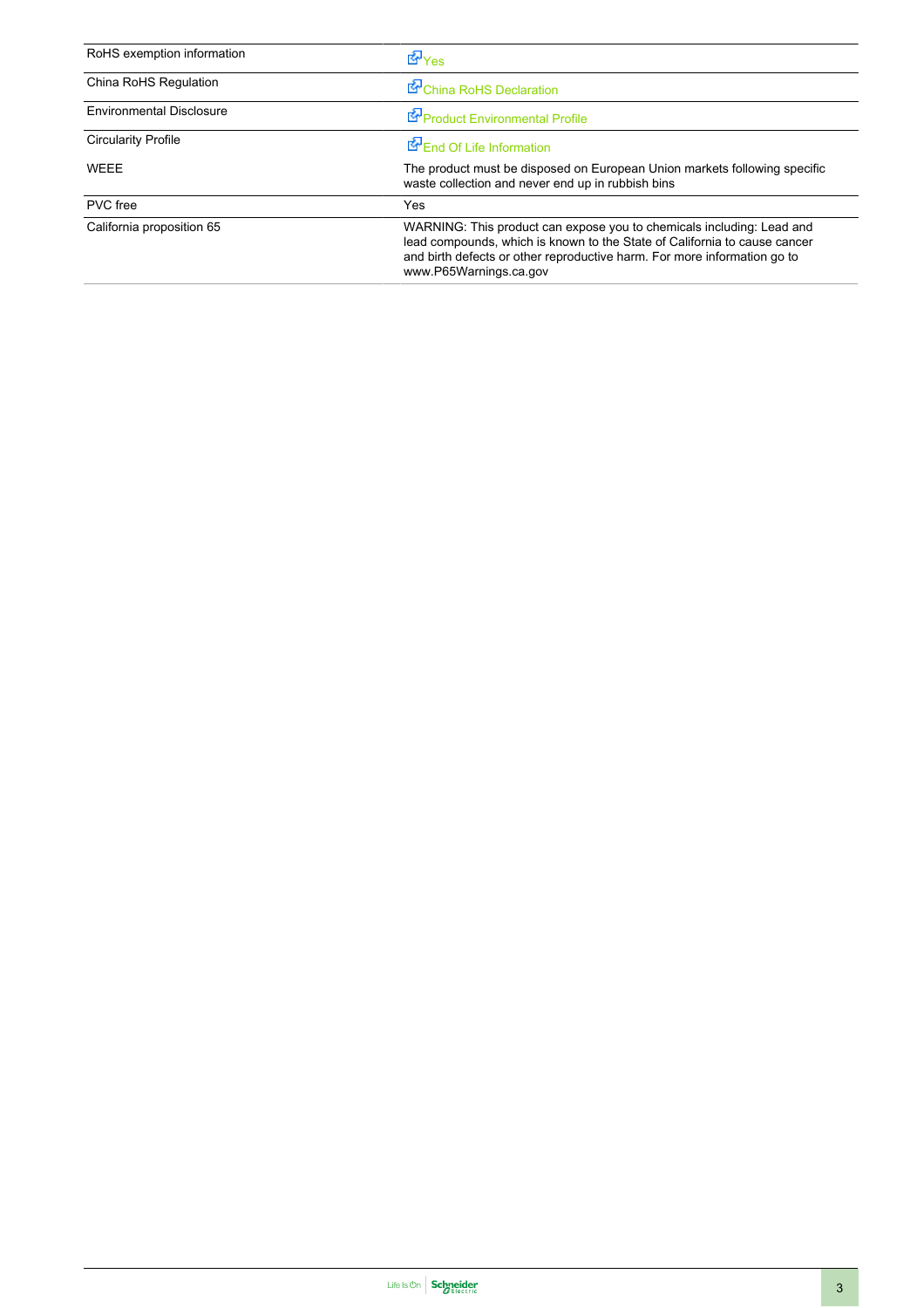Product data sheet Dimensions Drawings

# TM3DM8RG

### Dimensions



(\*) 8.5 mm/0.33 in. when the clamp is pulled out.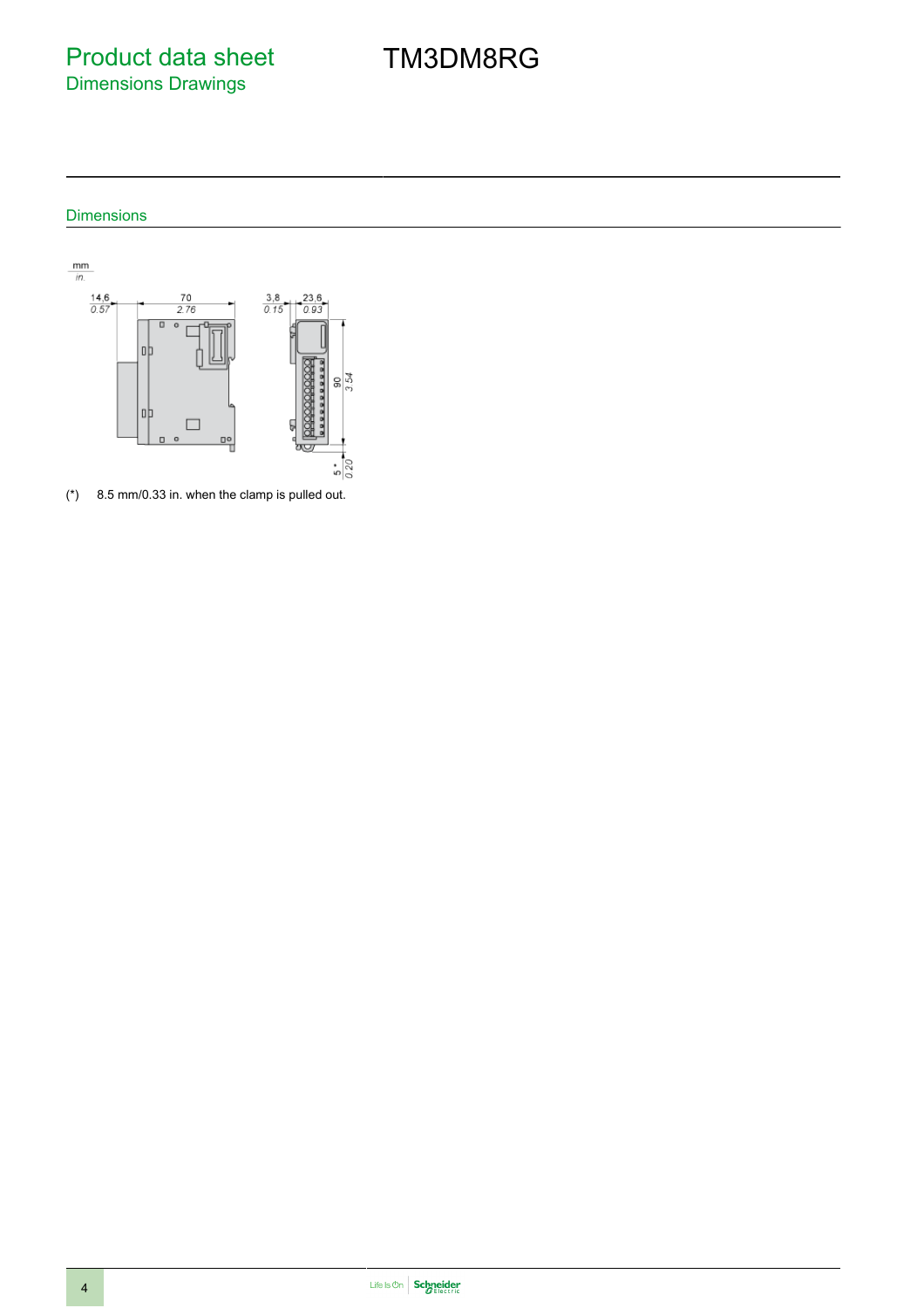# TM3DM8RG

## Spacing Requirements



### Mounting on a Rail



### Incorrect Mounting



### Mounting on a Panel Surface



(1) Install a mounting strip

### Mounting Hole Layout